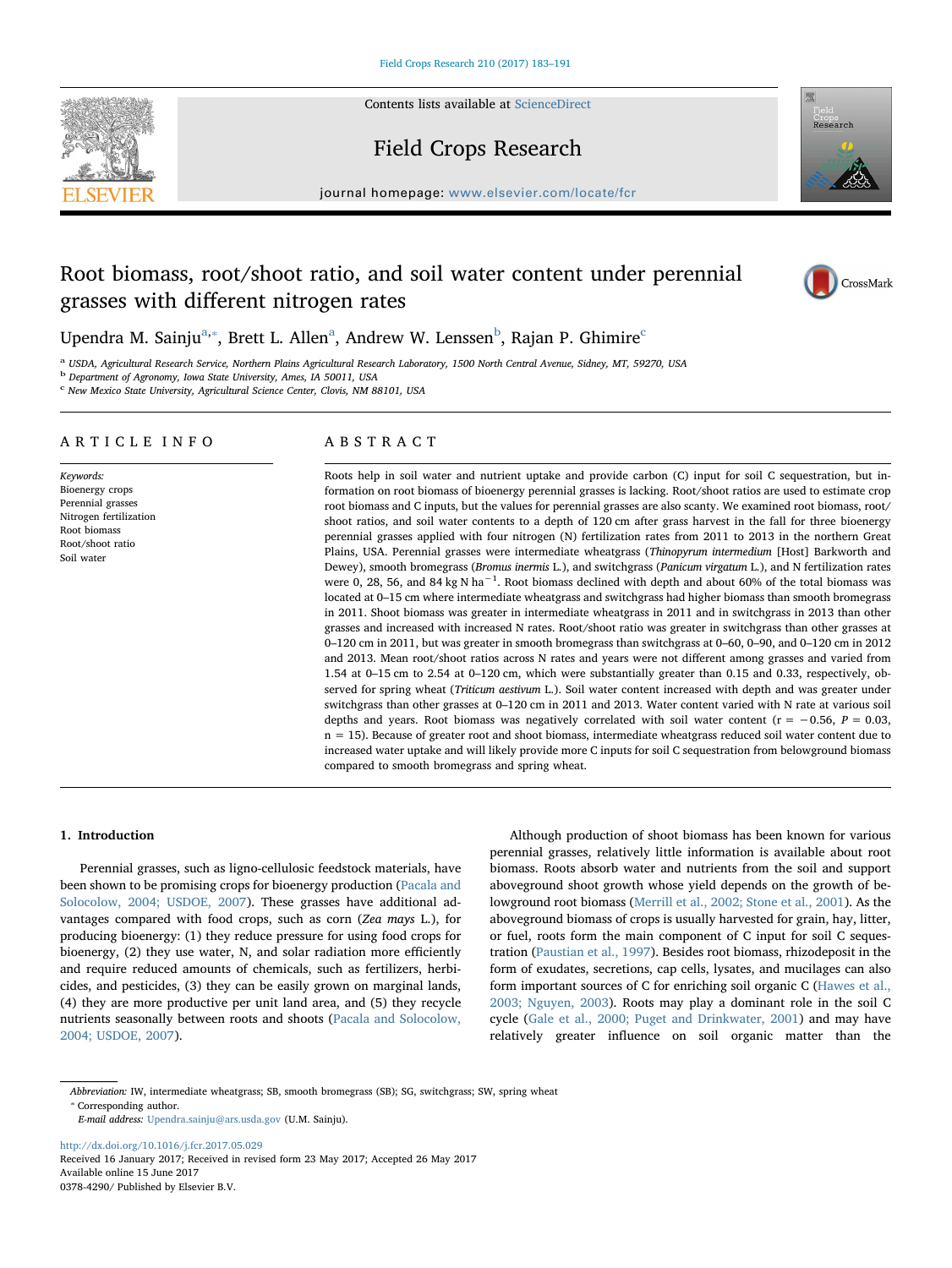aboveground plant biomass [\(Norby and Cotrufo, 1998\)](#page-8-5).

One of the management practices to sequester atmospheric  $CO<sub>2</sub>$  in agricultural and range soils and enrich soil organic matter is to plant perennial grasses either alone or in rotation with cereal crops ([Paustian](#page-8-2) [et al., 1997\)](#page-8-2). The reason is that perennial grasses have higher root biomass that contributes more C to the soil than cereal crops ([Paustian](#page-8-2) [et al., 1997; Bollinder et al., 1997, 2002\)](#page-8-2). Furthermore, the relatively undisturbed soil condition under perennial grasses reduces mineralization of soil organic matter and therefore favors soil C accumulation. Because of the difficulty of accurately measuring root biomass in the field due to high variability and tedious work of separating roots from the soil, measurement of root biomass, especially for perennial grasses, is often neglected [\(Bollinder et al., 2002](#page-8-6)). Other sources of variation in the measurement of root biomass include the soil sampling strategy employed, different sieve size used to separate roots from the soil affecting the quantification of root biomass, variation in root growth during the crop growing season making the sampling time critical, and age of the grass establishment ([van Nordwijk et al., 1987;](#page-8-7) [Amato and Pardo, 1994\)](#page-8-7).

The root/shoot ratio at crop harvest is used to estimate root biomass and C input from belowground residue ([Bollinder et al., 1997, 2002](#page-8-8)). Because of variations in root and shoot growth due to various soil and climatic conditions among regions and during different periods of crop growth, root/shoot ratios can vary for perennial grasses. Root/shoot ratios for perennial grasses have been mostly reported for pasture and natural grassland, which ranged from 0.57 to 6.25 in USA ([Mo et al.,](#page-8-9) [1992; Mortimer, 1992](#page-8-9)) and from 0.18 to 2.44 in other countries [\(Bray,](#page-8-10) [1963; Bollinder et al., 2002\)](#page-8-10). The values also vary with the depth of soil sample collected for determining root biomass and age of grasses ([Campbell and de Jong, 2001; Bollinder et al., 2002\)](#page-8-11). For example, the root/shoot ratio of various perennial grasses can vary from 0.28 at 0–15 cm in the year of establishment to 2.33 at 0–45 cm in successive years ([Bollinder et al., 2002](#page-8-6)).

Variations in root growth and distribution in the soil profile among crops can lead to differences in water and nutrient uptake by roots. Roots that grow near water and nutrient availability are usually dense, have large diameter, and are active in growth and resource uptake ([Pierret et al., 2007](#page-8-12)). Only 10–30% of the total root length of a given root system, however, is actively involved in water and nutrient uptake ([Robinson, 1991](#page-8-13)). Water stress can extend roots to a greater soil depth for water uptake more in grasses than legumes or forbs, resulting in greater root biomass and therefore greater root/shoot ratio in grasses ([Skinner and Comas, 2010](#page-8-14)). [Culman et al. \(2013\)](#page-8-15) reported that soil water content to a depth of 1 m was lower with intermediate wheatgrass than winter wheat, suggesting that perennial grasses are more effective in water uptake from the soil profile than cereal crops.

Nitrogen fertilization can have a variable effect on shoot and root biomass of perennial grasses among various regions and years due to variations in soil and climatic conditions. [Heggenstaller](#page-8-16) et al. (2009) found that N fertilization at 140 kg N ha<sup>-1</sup> maximized shoot and root biomass (0–30 cm) of switchgrass in the same proportion, after which both declined with increased N rate. As a result, the root/shoot ratio of switchgrass was unaffected by N fertilization rates. [Ibrahim et al.](#page-8-17) [\(2016\)](#page-8-17) reported that increased N rate increased switchgrass shoot biomass in the first year, but not in the second year. Increased N rate from 0 to 90 kg N ha<sup>-1</sup> enhanced root and shoot biomass, after which root biomass remained constant, but shoot biomass continued to increase with further increases in N rate in smooth bromegrass [\(Power,](#page-8-18) [1988\)](#page-8-18).

Little is known about the effect of perennial grasses and N fertilization rates on root biomass and root/shoot ratio of grasses and their relationships with soil water content compared with cereal crops. Differences in root biomass growth due to variations in grass species and N rates may result in different C inputs for C sequestration and soil water acquisition. We evaluated root and shoot biomass, root/shoot ratio, and soil water content to a depth of 120 cm for various perennial

grasses with different N fertilization rates and compared them with annual spring wheat applied with recommended N rate from 2011 to 2013 in eastern Montana, USA. Our objectives were to: (1) quantify root and shoot biomass and root/shoot ratios of bioenergy perennial grasses applied with 0–84 kg N ha<sup>-1</sup>, (2) compare root biomass and root/shoot ratio of perennial grasses and a cereal crop, and (3) relate these parameters with soil water content. We hypothesized that root and shoot biomass, root/shoot ratio, and soil water content vary with perennial grass species and N fertilization rates, and root biomass and root/shoot ratio will be greater, but soil water content will be lower for perennial grasses than for spring wheat.

# 2. Materials and methods

# 2.1. Treatments and grass management

Perennial grasses were established on 5% sloping land on April 2009 and the study was conducted from 2011 to 2013 at the USDA Conservation District Farm, 11 km north of Culbertson, MT, USA. The soil in the experimental site was a Williams loam (fine-loamy, mixed, superactive, frigid, Typic Argiustoll), with 660 g kg<sup>-1</sup> sand, 180 g kg<sup>-1</sup> silt, 160 g kg<sup>-1</sup> clay, 10.1 g kg<sup>-1</sup> SOC, 7.2 pH, and 1.27 Mg m<sup>-3</sup> bulk density at the 0–15 cm depth during the initiation of the experiment in April 2009. Mean (115-yr average) monthly air temperature ranges from −8 °C in January to 23 °C in July and August and a mean annual precipitation of 341 mm, 80% of which occurs during the growing season (April to October). Previous cropping history (10 yr) at the site was continuous spring wheat under conventional tillage.

Perennial grasses included three grasses (intermediate wheatgrass, smooth bromegrass, and switchgrass) as the main plot (plot size,  $12.2 \times 30.5$  m) treatment where N fertilizer was applied at four rates (0, 28, 56, and 84 kg N ha<sup>-1</sup>) as the split-plot (plot size,  $3.1 \times 30.5$  m) treatment. Intermediate wheatgrass and smooth bromegrass are coolseason grasses, whereas switchgrass is a warm-season grass. Treatments were arranged in a randomized complete block design with four replications. For this study, because of physical constraints, only three replications based on uniform slope with reduced spatial variability were considered. At the time of grass establishment in late April 2009, monoammonium phosphate  $(11\% N, 23\% P)$  at  $280 kg$  ha<sup>1</sup> was broadcast, which supplied N at 31 kg N ha<sup>-1</sup> and P at 64 kg P ha<sup>-1</sup>. Immediately after fertilization, plots were cultivated using conventional tillage with a field cultivator to a depth of 7–8 cm for seedbed preparation and weed control. Using a no-till drill, intermediate wheatgrass, smooth bromegrass, and switchgrass were planted at 17, 24, and 17 kg ha−<sup>1</sup> , respectively, at 20 cm spacing following tillage. In April, 2011–2013, N fertilizer at 0–84 kg N ha<sup>-1</sup> as urea (46% N) was broadcast at the soil surface in split plots. No K fertilizer and irrigation were applied. Depending on the shoot growth, aboveground biomass was harvested at 5 cm above the ground one to two times a year (July and October) from two 0.5  $m<sup>2</sup>$  areas by hand, randomly within the plots and composited. A subsample was oven-dried at 60 °C for 3 d to determine dry matter yield, from which shoot yield was determined. Total shoot yield in a year was determined by adding yields from individual cuttings.

For comparing above- and belowground biomass of grasses with cereal crop, spring wheat was planted in a nearby area outside grass plots in April 2013. Wheat was planted at 71 kg ha<sup> $-1$ </sup> under no-tillage using a no-till drill as above in three plots (plot size,  $3.1 \times 30.5$  m) as three replications. Nitrogen fertilizer as urea and monoammonium phosphate at 100 kg N ha<sup>-1</sup>, P fertilizer as monoammonium phosphate at 29 kg P ha<sup>-1</sup>, and K fertilizer as muriate of potash (52% K) at  $47 \text{ kg K}$  ha<sup> $-1$ </sup> were banded 5 cm to the side and 5 cm below the seed at planting. Herbicides and pesticides were applied as needed before and during crop growth. In August 2013, wheat was harvested from two  $0.5$  m<sup>2</sup> areas by hand, randomly within the plot as above, separated into grain and vegetative biomass, oven dried at 60 °C for 3 d, and yields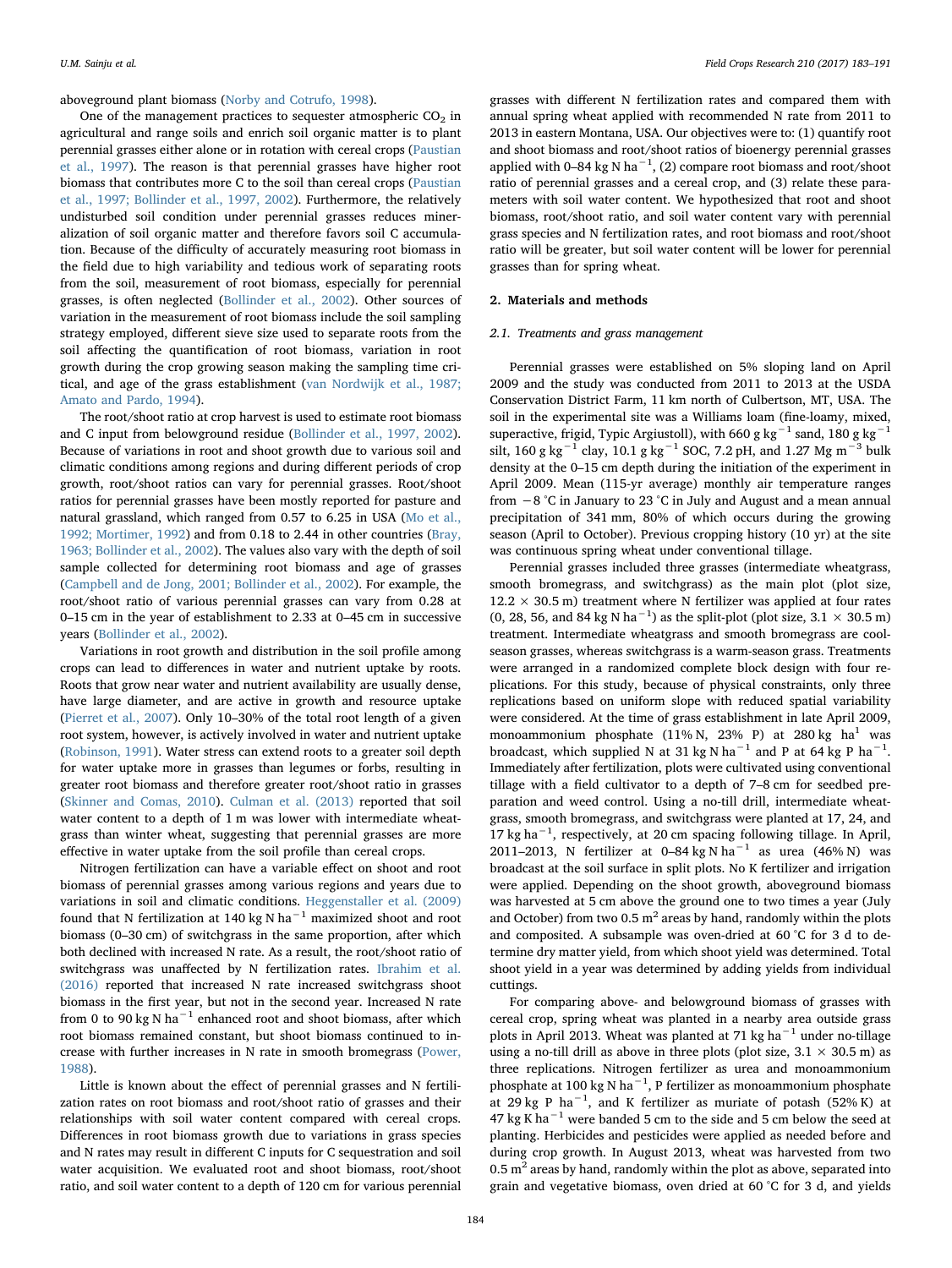<span id="page-2-0"></span>Perennial grass (intermediate wheatgrass, smooth bromegrass, and switchgrass) root biomass yield at the 0–120 cm depth from 2011 to 2013 averaged across grass species and N fertilization rates.

| Year                     | Root biomass (Mg ha <sup><math>-1</math></sup> ) |           |              |             |           |               |  |  |
|--------------------------|--------------------------------------------------|-----------|--------------|-------------|-----------|---------------|--|--|
|                          | $0-15$ cm                                        | 15-30 cm  | 30-60 cm     | 60-90 cm    | 90-120 cm | $0 - 120$ cm  |  |  |
| 2011                     | 11.90a <sup>a</sup>                              | 1.19b     | 1.96b        | 1.28        | 0.48      | 16.81a        |  |  |
| 2012                     | 7.27 <sub>b</sub>                                | 1.58a     | 1.96b        | 1.16        | 0.59      | 12.56b        |  |  |
| 2013                     | 7.54b                                            | 1.70a     | 3.24a        | 1.42        | 0.56      | 14.46ab       |  |  |
| Significance             |                                                  |           |              |             |           |               |  |  |
| Grass (G)                | $\mathcal{R}^-$                                  | $\star$   | $\star$      | $\dot{\pi}$ | <b>NS</b> | $\mathcal{R}$ |  |  |
| N fertilization rate (N) | NS                                               | NS        | <b>NS</b>    | <b>NS</b>   | NS        | <b>NS</b>     |  |  |
| $G \times N$             | <b>NS</b>                                        | <b>NS</b> | <b>NS</b>    | NS          | <b>NS</b> | <b>NS</b>     |  |  |
| Year (Y)                 | ***                                              | ***       | $\star\star$ | <b>NS</b>   | <b>NS</b> | $\mathcal{R}$ |  |  |
| $G \times Y$             | $\mathcal{R}^-$                                  | <b>NS</b> | <b>NS</b>    | NS          | <b>NS</b> | $\mathcal{R}$ |  |  |
| $N \times Y$             | <b>NS</b>                                        | <b>NS</b> | <b>NS</b>    | <b>NS</b>   | NS        | <b>NS</b>     |  |  |
| $G \times N \times Y$    | <b>NS</b>                                        | <b>NS</b> | <b>NS</b>    | <b>NS</b>   | <b>NS</b> | <b>NS</b>     |  |  |

\*Significant at  $P = 0.05$ .

\*Significant at  $P = 0.01$ .

\*\*\*Significant at  $P = 0.001$ : NS, not significant.

<span id="page-2-1"></span><sup>a</sup> Numbers followed by different letters within a column are significantly different at  $P = 0.05$  by the least square means test.

were determined. After harvesting grain from the rest of the plot using a combine harvester, wheat residue (stems and leaves) was returned to the soil.

## 2.2. Soil sampling for root biomass and water content

After aboveground biomass harvest, soil samples containing roots were collected from the 0–120 cm depth from each grass plot using a truck-mounted hydraulic probe (5 cm inside diameter) in October, 2011–2013 ([Heggenstaller et al., 2009\)](#page-8-16). Samples were collected randomly from four places within the plot, two between grass rows and two in the row where one was sampled between grasses and the other above the root crown. Samples were separated into 0–15, 15–30, 30–60, 60–90, and 90–120 cm increments to represent each depth, placed in plastic bags, and stored at 4 °C until roots were separated from the soil. About 50 g of root-free sample from each depth was collected before storage for determination of soil water content and other properties. A second undisturbed soil core from 0–120 cm was collected using the hydraulic probe as above for determining the bulk density. Samples were separated into 0–15, 15–30, 30–60, 60–90, and 90–120 cm depths, oven dried at 110 °C, and weighed, from which bulk density was calculated by dividing the weight of the oven-dried soil by the volume of the core.

The non-dried core soil samples were washed thoroughly with water in a hydropneumatic elutriator containing a 0.5-mm screen for several hours until all silt and clay particles were removed ([Smucker et al.,](#page-8-19) [1982\)](#page-8-19). Roots and sand particles left in the screen were transferred into a container and coarse and fine live roots were hand-picked using forceps. Roots that could not be picked by hand were separated by immersing the sand and root particles in a 2.2 mol  $L^{-1}$  NaCl solution and floated roots were picked using forceps. Roots from four locations within the plot were composited by depth, oven-dried at 60 °C for 7 d, and weighed to determine root biomass yield. Only live roots were used for biomass determination while dead roots and crop residue were discarded. Root biomass at 0–30, 0–60, 0–90, and 0–120 cm depths were determined by summing biomass from individual depths. Root/ shoot ratios at these depths were determined by dividing root biomass by shoot biomass. Gravimetric soil water content at root sampling was determined by oven drying 10 g root-free moist soil at 110 °C for 24 h. Volumetric water content in the soil sample was determined by multiplying gravimetric water content by the soil bulk density. Spring wheat root biomass and soil water content in 2013 were also determined with the same procedures described above.

## 2.3. Data analysis

Data for root biomass, root/shoot ratio, and soil water content at a depth and shoot biomass for grasses were analyzed using the MIXED procedure of SAS after testing for homogeneity of variance ([Littell et al.,](#page-8-20) [2006\)](#page-8-20). Grass, N fertilization rate, year, and their interactions were considered as fixed effects, and replication and replication  $\times$  grass as random effects. Means were separated by using the least square means test when treatments and their interactions were significant ([Littell](#page-8-20) [et al., 2006\)](#page-8-20). Correlation analysis was conducted between root biomass and soil water content to determine their relationship. Statistical significance was evaluated at  $P \le 0.05$ , unless otherwise stated. Because of non-randomization of spring wheat plots with grass plots and incomplete year data (collected only in 2013), data for spring wheat could not be used for statistical analysis, but were shown only for descriptive comparison with perennial grasses.

### 3. Results

## 3.1. Root biomass yield

Root biomass yield of perennial grasses varied with grass species at all depths, except at 90–120 cm, and varied with years at 0–15, 15–30, 30–60, and 0–120 cm [\(Table 1](#page-2-0)). The grass  $\times$  year interaction was significant at 0–15 and 0–120 cm. Averaged across N rates, intermediate wheatgrass and switchgrass had higher root biomass than smooth

<span id="page-2-5"></span>Table 2

Interaction between grass species and year on perennial grass root biomass yield at 0–15 and 0–120 cm depths averaged across N fertilization rates

| Grass species <sup>a</sup> | Root biomass (Mg ha <sup>-1</sup> )                    |                        |                         |                              |                           |                            |  |
|----------------------------|--------------------------------------------------------|------------------------|-------------------------|------------------------------|---------------------------|----------------------------|--|
|                            | $0-15$ cm                                              |                        |                         | $0-120$ cm                   |                           |                            |  |
|                            | 2011                                                   | 2012                   | 2013                    | 2011                         | 2012                      | 2013                       |  |
| IW<br><b>SB</b><br>SG      | 15.69a <sup>b</sup> A <sup>c</sup><br>6.69b<br>13.32aA | 7.28B<br>7.64<br>6.89B | 7.62B<br>7.33<br>7.65AB | 21.47aA<br>11.67b<br>17.05aA | 13.03B<br>13.42<br>11.24B | 14.64B<br>15.68<br>12.54AB |  |

<span id="page-2-2"></span> $^{\rm a}$  Perennial grasses are IW, intermediate wheatgrass; SB, smooth bromegrass; and SG, switchgrass.

<span id="page-2-3"></span><sup>b</sup> Numbers followed by different lowercase letters within a column (year) between grasses in a depth are significantly different at  $P = 0.05$  by the least square means test.

<span id="page-2-4"></span><sup>c</sup> Numbers followed by different uppercase letters within a row (grass) between years in a depth are significantly different at  $P = 0.05$  by the least square means test.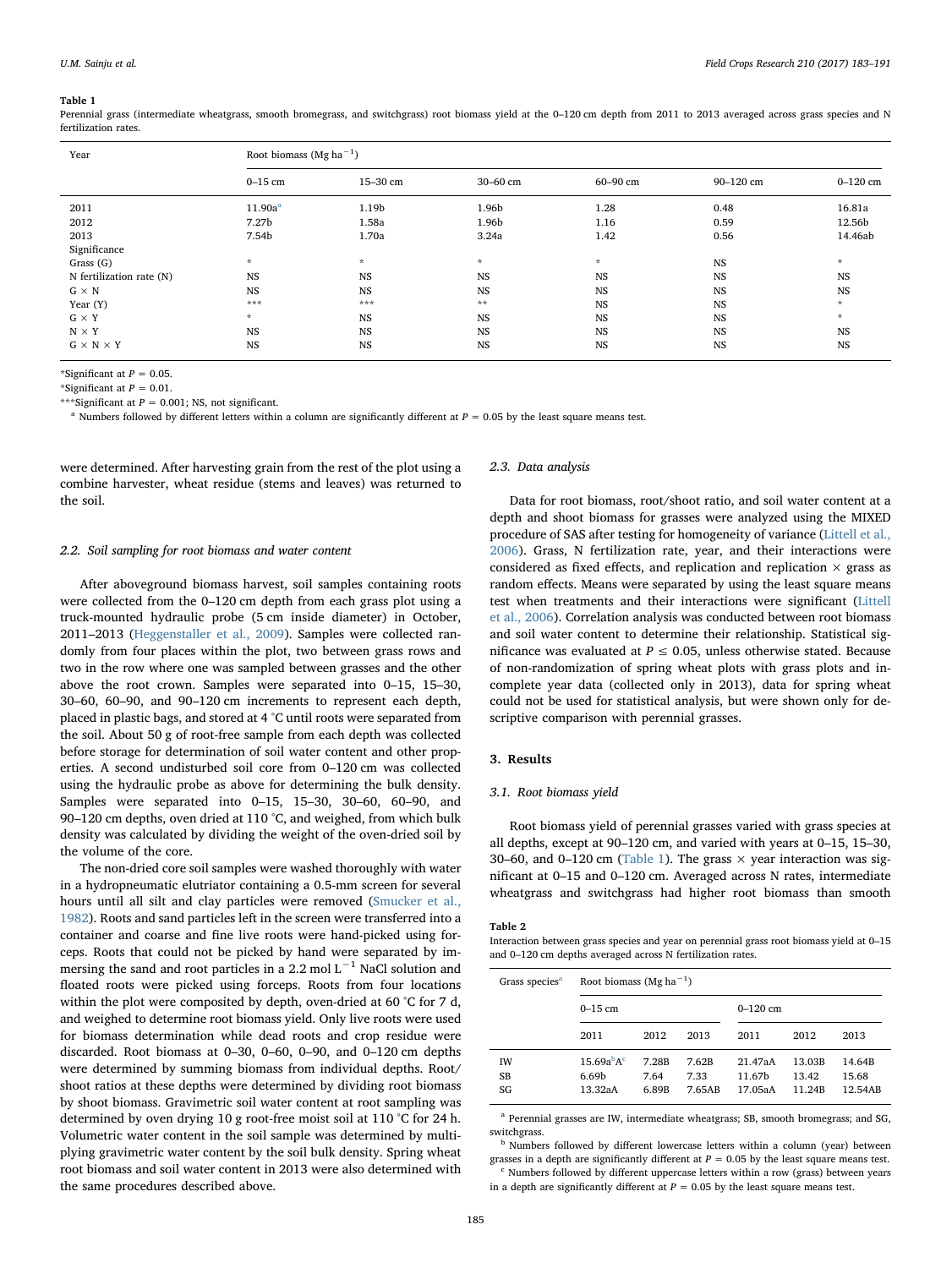<span id="page-3-1"></span><span id="page-3-0"></span>

Fig. 1. Root biomass and soil water content at various depths in the 0–120 cm layer in perennial grasses averaged across N fertilization rates and years. Perennial grasses are IW, intermediate wheatgrass; SB, smooth bromegrass, and SG, switchgrass. Bars followed by different letters on the right are significantly different between perennial grasses at a soil depth at  $P = 0.05$  by the least square means test. Root biomass and soil water content in spring wheat (SW) in 2013 was included for comparison with perennial grasses and not used for data analysis.

Fig. 2. Total root biomass and soil water content at the 0–120 cm depth in perennial grasses averaged across N fertilization rates and years. Perennial grasses are IW, intermediate wheatgrass; SB, smooth bromegrass, and SG, switchgrass. Bars followed by different letters on the top are significantly different between perennial grasses at  $P = 0.05$  by the least square means test. Total root biomass and soil water content at 0–120 cm in spring wheat (SW) in 2013 was included for comparison with perennial grasses and not used for data analysis.

bromegrass at 0–15 and 0–120 cm in 2011 [\(Table 2](#page-2-5)). At 0–15 and 0–120 cm, root biomass was greater in 2011 than 2012 and 2013 with intermediate wheatgrass and greater in 2011 than 2012 with switchgrass. Averaged across N rates and years, root biomass decreased with increased depth ([Fig. 1](#page-3-0)). Root biomass was greater at 30–60 cm than at 15–30, 60–90, and 90–120 cm. While smooth bromegrass had lower root biomass than other grasses at 0–15 cm, biomass was greater with intermediate wheatgrass than switchgrass at 15–30 and 60–90 cm. At 30–60 cm, smooth bromegrass, however, had greater biomass than switchgrass. Total root biomass at 0–120 cm was greater with intermediate wheatgrass than other grasses ([Fig. 2\)](#page-3-1). Nitrogen fertilization rate had no effect on root biomass. Root biomass at 0–15 cm ranged from 53% of the total biomass at 0–120 cm for switchgrass to 71% for smooth bromegrass. Root biomass for spring wheat also decreased with depth and ranged from 0.52 Mg ha<sup>-1</sup> at 0–5 cm to 0.05 Mg ha<sup>-1</sup> at 90–120 cm. Averaged across grass species and N rates, root biomass varied with soil depths and years ([Table 1\)](#page-2-0).

## 3.2. Shoot biomass yield

Shoot biomass yield varied with grass species, N rates, and years, with significant interactions for grass  $\times$  year and N rate  $\times$  year ([Table 3](#page-4-0)). Averaged across N rates, shoot biomass was greater with intermediate wheatgrass than smooth bromegrass and switchgrass in 2011, but was greater with switchgrass than intermediate wheatgrass and smooth bromegrass in 2013. Shoot biomass decreased from 2011 to 2012 and then increased in 2013 for all grasses. Shoot biomass was greater in 2011 than 2012 and 2013 with intermediate wheatgrass and smooth bromegrass, but was greater in 2013 than 2011 and 2012 with switchgrass. Averaged across N rates and years, shoot biomass was greater with intermediate wheatgrass than smooth bromegrass.

Shoot biomass, averaged across grass species, showed a quadratic response with N fertilization rate in 2011 and a linear response in 2013  $(P \le 0.10)$ , but a nonsignificant quadratic response in 2012 [\(Fig. 3](#page-4-1)). Shoot biomass was greater with 84 than 0 and 28 kg N ha<sup>-1</sup> in 2011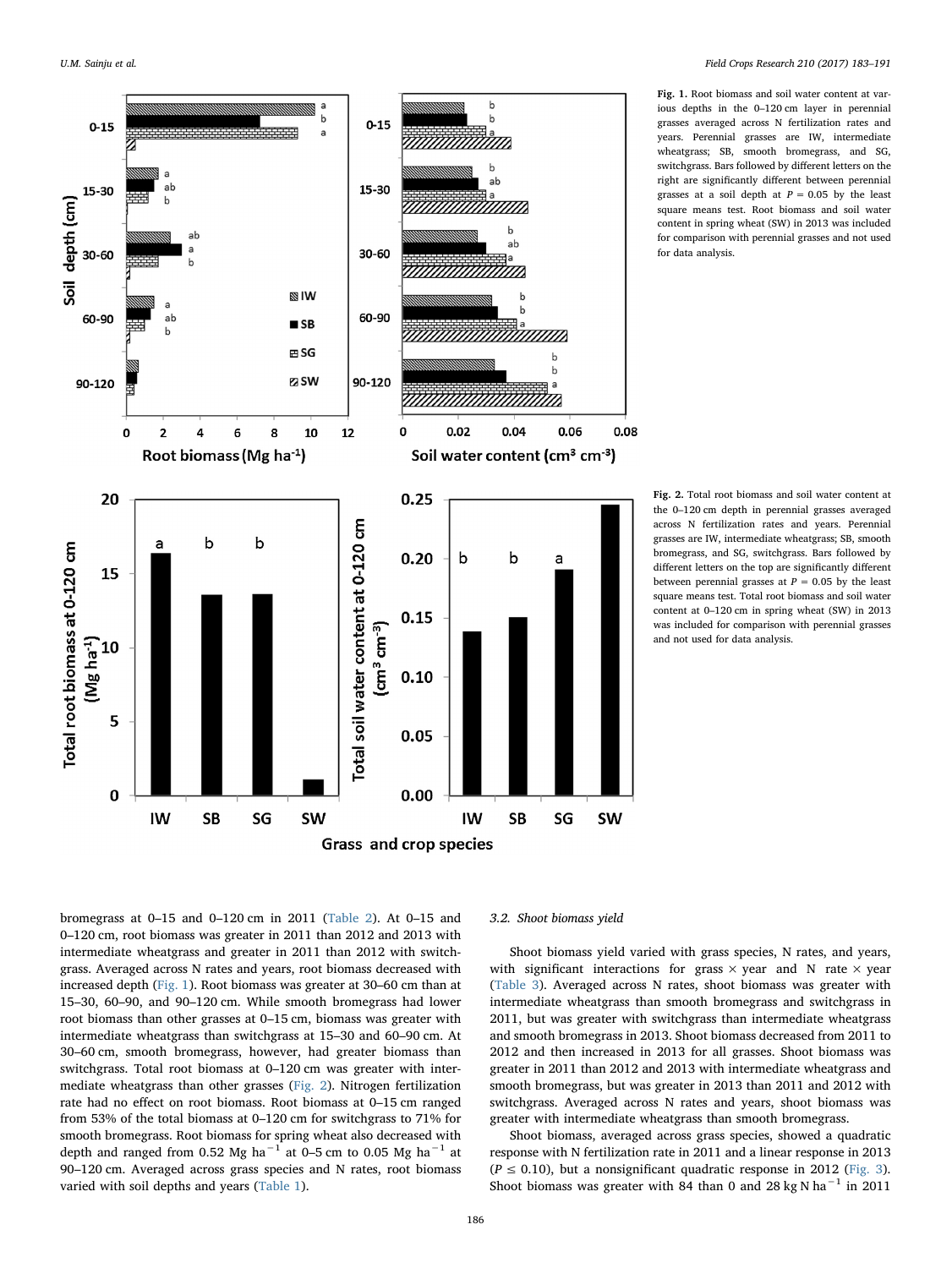<span id="page-4-0"></span>Interaction between grass species and year on perennial grass shoot biomass yield.

| Grass species <sup>a</sup> | Shoot biomass (Mg ha <sup>-1</sup> ) |       |        |        |  |
|----------------------------|--------------------------------------|-------|--------|--------|--|
|                            | 2011                                 | 2012  | 2013   | Mean   |  |
| IW                         | 10.40a <sup>b</sup> A <sup>c</sup>   | 3.30C | 8.15bB | 7.42a  |  |
| <b>SB</b>                  | 7.91bA                               | 3.51C | 6.45cB | 5.96b  |  |
| SG                         | 5.55cB                               | 4.09C | 9.32aA | 6.32ab |  |
| Mean                       | 7.95A <sup>d</sup>                   | 3.76B | 7.98A  |        |  |
| Significance               |                                      |       |        |        |  |
| Grass (G)                  | $\frac{d\mathbf{x}}{d\mathbf{x}}$    |       |        |        |  |
| N fertilization rate (N)   | $**$                                 |       |        |        |  |
| $G \times N$               | NS                                   |       |        |        |  |
| Year (Y)                   | ***                                  |       |        |        |  |
| $G \times Y$               | ***                                  |       |        |        |  |
| $N \times Y$               | $\star$                              |       |        |        |  |
| $G \times N \times Y$      | NS                                   |       |        |        |  |

\*Significant at  $P = 0.05$ .

\*\*Significant at  $P = 0.01$ .

\*\*\*Significant at  $P = 0.001$ ; NS, not significant.

<span id="page-4-3"></span><sup>a</sup> Perennial grasses are IW, intermediate wheatgrass; SB, smooth bromegrass; and SG, switchgrass

<span id="page-4-4"></span><sup>b</sup> Numbers followed by different lowercase letters within a column (year) between grasses are significantly different at  $P = 0.05$  by the least square means test.

<span id="page-4-5"></span><sup>c</sup> Numbers followed by different uppercase letters within a row (grass species) between years are significantly different at  $P = 0.05$  by the least square means test.

<span id="page-4-1"></span>

N fertilization rate (kg N ha-1)

Fig. 3. Linear and quadratic responses of shoot biomass in perennial grasses with N fertilization rates from 2011 to 2013 averaged across grass species.

and 2013, but not different among N rates in 2012. Similarly, shoot biomass was greater in 2011 and 2013 than 2012, but similar between 2011 and 2013 ([Table 3](#page-4-0)).

### 3.3. Root/shoot ratio

Differences in root and shoot growth of perennial grasses resulted in variation in root/shoot ratio among years, with a significant grass  $\times$  year interaction at all depths ([Table 4\)](#page-4-2). Averaged across N rates, root/ shoot ratio at all depths was greater with switchgrass than other grasses in 2011, except with intermediate wheatgrass at 0–15 cm [\(Table 5](#page-5-0)). The root/shoot ratio at 0–90 and 0–120 cm in 2012 and at 0–60, 0–90, and 0–120 cm in 2013 was greater with smooth bromegrass than switchgrass. The root/shoot ratio at all depths was normally greater in 2012 than 2011 and 2013 with intermediate wheatgrass and smooth bromegrass, but was greater in 2011 and 2012 than 2013 with switchgrass. Mean root/shoot ratios, averaged across N rates and years, were not different among grass species and ranged from 1.43–1.69 at 0–15 cm, 1.73–1.91 at 0–30 cm, 2.20–2.28 at 0–60 cm, 2.40-2.54 at 0–90 cm, and 2.43–2.65 at 0–120 cm. Root/shoot ratios for spring wheat in 2013 were 0.15, 0.19, 0.26, 0.32, and 0.33 at 0–15, 0–30, 0–60, 0–90, and 0–120 cm, respectively. Averaged across grass species and N rates, the

# <span id="page-4-2"></span>Table 4

Root/shoot ratio of perennial grass (intermediate wheatgrass, smooth bromegrass, and switchgrass) at the 0–120 cm depth from 2011 to 2013 averaged across grass species and N fertilization rates.

| Year                     | Root/shoot ratio   |             |                   |                   |                   |
|--------------------------|--------------------|-------------|-------------------|-------------------|-------------------|
|                          | $0-15$ cm          | $0 - 30$ cm | $0 - 60$ cm       | $0 - 90$ cm       | $0 - 120$ cm      |
| 2011                     | 1.63a <sup>a</sup> | 1.78b       | 2.04 <sub>b</sub> | 2.22 <sub>b</sub> | 2.23 <sub>b</sub> |
| 2012                     | 2.00a              | 2.44a       | 2.98a             | 3.30a             | 3.46a             |
| 2013                     | 1.00 <sub>b</sub>  | 1.23c       | 1.69b             | 1.88b             | 1.93b             |
| Significance             |                    |             |                   |                   |                   |
| Grass $(G)$              | NS                 | <b>NS</b>   | NS                | <b>NS</b>         | <b>NS</b>         |
| N fertilization rate (N) | <b>NS</b>          | <b>NS</b>   | <b>NS</b>         | <b>NS</b>         | NS                |
| $G \times N$             | NS                 | <b>NS</b>   | NS.               | <b>NS</b>         | <b>NS</b>         |
| Year $(Y)$               | ***                | ***         | ***               | ***               | ***               |
| $G \times Y$             | ***                | ***         | ***               | ***               | ***               |
| $N \times Y$             | <b>NS</b>          | <b>NS</b>   | <b>NS</b>         | <b>NS</b>         | <b>NS</b>         |
| $G \times N \times Y$    | NS                 | <b>NS</b>   | NS                | NS                | NS                |

\*\*\*Significant at  $P = 0.001$ ; NS, not significant.

<sup>a</sup>Numbers followed by different letters within a column are significantly different at  $P = 0.05$  by the least square means test.

root/shoot ratio at 0–30, 0–60, 0–90, and 0–120 cm was greater in 2012 than 2011 and 2013 ([Table 4](#page-4-2)).

# 3.4. Soil water content

Differences in soil water uptake among grasses resulted in significant effects of grass species and year on soil water content at grass harvest at all depths, with significant grass  $\times$  year interaction at 0–15, 60–90, 90–120, and 0–120 cm and N rate  $\times$  year interaction at 0–15 and 60–90 cm ([Table 6\)](#page-5-1). Averaged across N rates, soil water content was greater under switchgrass than intermediate wheatgrass and smooth bromegrass at 0–15, 90–120, and 0–120 cm in 2011, and at 0–15, 60–90, and 90–120 cm in 2013 ([Table 7](#page-6-0)). Soil water content was greater under switchgrass than intermediate wheatgrass at 0–120 cm in 2013. Soil water content was greater in 2013 than 2011 and 2012 for all grasses at all depths [\(Table 6](#page-5-1)), except for intermediate wheatgrass at 90–120 cm [\(Table 7\)](#page-6-0). Averaged across N rates and years, soil water content under all grasses increased with increased depth ([Fig. 1](#page-3-0)). Soil water content was greater under switchgrass than intermediate wheatgrass and smooth bromegrass at 0–15, 60–90, and 90–120 cm, and greater under switchgrass than intermediate wheatgrass at 15–30 and 30–60 cm. Soil water content under annual spring wheat also increased with depth. Averaged across grass species, soil water content was greater with 28 and 84 than 0 and 56 kg N ha<sup>-1</sup> at 0–15 cm in 2013 [\(Table 7](#page-6-0)). At 60–90 cm, soil water content was greater with 0 than 56 and 84 kg N ha<sup> $-1$ </sup> in 2011, but was greater with 84 than 28 kg N ha<sup> $-1$ </sup> in 2013. Root biomass correlated negatively with soil water content ( $r = -0.56$ ,  $P = 0.03$ ,  $n = 15$ ).

# 4. Discussion

The greater root biomass at 0–15 cm than at other depths for grasses and spring wheat ([Fig. 1](#page-3-0)) shows the proliferation of roots at the surface soil likely linked to increased availability of soil water and nutrients as shown in other studies [\(Hodge, 2004; Skinner and Comas, 2010](#page-8-21)). About 70–90% of total root biomass of perennial forages to a 1 m depth occurs at the 0–20 cm layer [\(Steen, 1989\)](#page-8-22). [Bollinder et al. \(2002\)](#page-8-6) reported that root biomass at 0–15 cm was 55–64% of the total biomass for smooth bromegrass and 58–78% for switchgrass at 0–45 cm in eastern Canada, which is comparable to our values of 53–71% observed for perennial grasses at 0–60 cm. Drying of soil at the surface, however, can increase root biomass at lower depth due to higher soil water content as suggested by [Skinner \(2008\),](#page-8-23) which could be a possible reason for greater root biomass at 30–60 cm than at other depths, except at 0–15 cm, in our experiment. Other possible reasons for greater root biomass at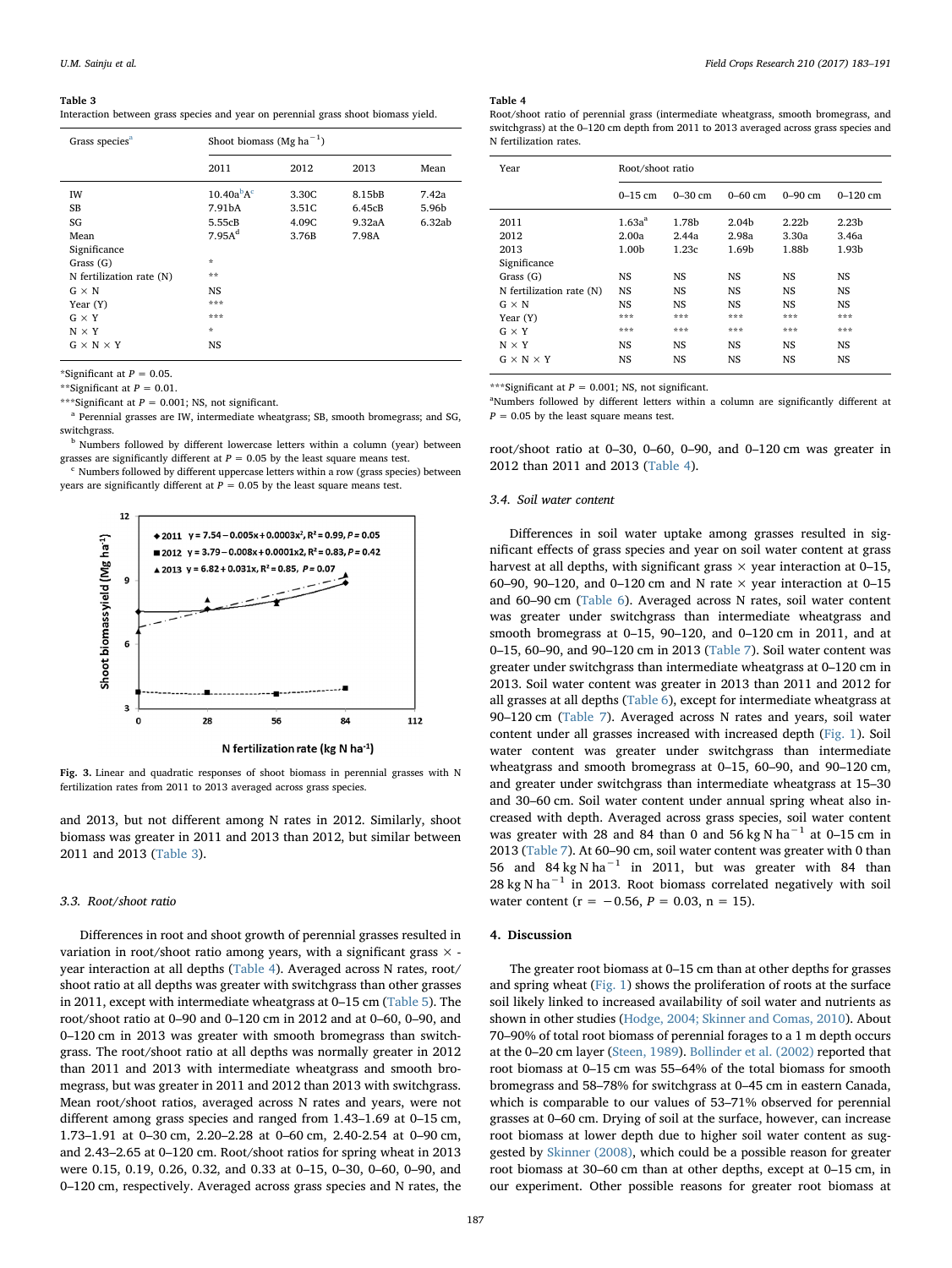<span id="page-5-0"></span>Interaction between grass species and year on the root/shoot ratio of perennial grass at the 0–120 soil depth averaged across N fertilization rates.

| Grass species <sup>a</sup> |                                    | Root/shoot ratio   |                    |                         |                         |         |         |      |  |  |  |
|----------------------------|------------------------------------|--------------------|--------------------|-------------------------|-------------------------|---------|---------|------|--|--|--|
|                            | Root biomass at 0-15 cm            |                    |                    | Root biomass at 0-30 cm |                         |         |         |      |  |  |  |
|                            | 2011                               | 2012               | 2013               | Mean                    | 2011                    | 2012    | 2013    | Mean |  |  |  |
| IW                         | 1.55b <sup>b</sup> AB <sup>c</sup> | 2.01A              | 0.98B              | 1.51                    | 1.71 <sub>bB</sub>      | 2.50A   | 1.22B   | 1.81 |  |  |  |
| SB                         | 0.87 <sub>bB</sub>                 | 2.24A              | 1.17B              | 1.43                    | 1.00bB                  | 2.74A   | 1.45B   | 1.73 |  |  |  |
| SG                         | 2.47aA                             | 1.76B              | 0.85C              | 1.69                    | 2.63aA                  | 2.08A   | 1.02B   | 1.91 |  |  |  |
| SW <sup>d</sup>            |                                    |                    |                    | 0.15                    |                         |         |         | 0.19 |  |  |  |
|                            | Root biomass at 0-60 cm            |                    |                    |                         | Root biomass at 0-90 cm |         |         |      |  |  |  |
| IW                         | 1.92 <sub>bB</sub>                 | 3.04A              | 1.65abB            | 2.20                    | 2.04 <sub>b</sub> B     | 3.41abA | 1.91abB | 2.45 |  |  |  |
| SB                         | 1.28bC                             | 3.39A              | 2.18aB             | 2.28                    | 1.48cC                  | 3.76aA  | 2.39aB  | 2.54 |  |  |  |
| SG                         | 2.93aA                             | 2.48A              | 1.24 <sub>bB</sub> | 2.22                    | 3.15aA                  | 2.71bA  | 1.35bB  | 2.40 |  |  |  |
| SW                         |                                    |                    |                    | 0.26                    |                         |         |         | 0.32 |  |  |  |
|                            | Root biomass at 0-120 cm           |                    |                    |                         |                         |         |         |      |  |  |  |
| IW                         | 2.12 <sub>b</sub> B                | 3.63abA            | 1.89abB            | 2.55                    |                         |         |         |      |  |  |  |
| SB                         | 1.51bC                             | 3.92aA             | 2.51aB             | 2.65                    |                         |         |         |      |  |  |  |
| SG                         | 3.07aA                             | 2.82 <sub>bA</sub> | 1.39bB             | 2.43                    |                         |         |         |      |  |  |  |
| SW                         |                                    |                    |                    | 0.33                    |                         |         |         |      |  |  |  |

<span id="page-5-2"></span><sup>a</sup> Perennial grasses are IW, intermediate wheatgrass; SB, smooth bromegrass; and SG, switchgrass.

<span id="page-5-3"></span> $b$  Numbers followed by different lowercase letters within a column (year) between grasses in a depth are significantly different at  $P = 0.05$  by the least square means test.

<span id="page-5-4"></span> $c$  Numbers followed by different uppercase letters within a row (grass) between years in a depth are significantly different at  $P = 0.05$  by the least square means test.

<span id="page-5-5"></span><sup>d</sup> SW is spring wheat. Root/shoot ratio of spring wheat measured in 2013 is shown for comparison only and not used for data analysis.

30–60 cm could be due to increased nutrient availability, reduced soil compaction, and/or different soil texture that promoted root growth, but these factors were not examined in the study. Our proportion of 46% root biomass at 0–15 cm to total biomass at 0–120 cm for spring wheat was in between 36 and 52% reported for spring wheat with or without N fertilization in western Canada ([Campbell and de Jong,](#page-8-11) [2001\)](#page-8-11).

The lower root biomass at 0–15 and 0–120 cm with smooth bromegrass than other grasses in 2011 [\(Table 2](#page-2-5)) was a result of poor growth that also reduced shoot biomass as shown below, although the grass growing season (April-October) and annual precipitation in this year were greater than the 115-yr average ([Table 8](#page-6-1)). [Bollinder et al.](#page-8-6) [\(2002\)](#page-8-6) found that smooth bromegrass yielded lower root biomass at 0–15 cm than most other grasses in initial years in eastern Canada. Perennial grasses usually have lower root biomass at the surface layer in initial years and reach maximum at 3–4 y later [\(Troughton, 1957;](#page-8-24) [Bollinder et al., 2002\)](#page-8-24). [Bollinder et al. \(2002\)](#page-8-6) also observed increased root biomass for all grasses after several years of growth, primarily due to increased precipitation. In contrast, we observed greater root biomass for intermediate wheatgrass and switchgrass in 2011 due to above-average precipitation, after which they remained constant in successive years, although precipitation increased from 2012 to 2013 ([Table 8\)](#page-6-1). For smooth bromegrass, root biomass did not vary from 2011 to 2013. This suggests that precipitation plays an important role for root growth, especially during initial years. The reasons for similar root biomass at 0–15 and 0–120 cm with all grasses in 2012 and 2013 were not clear, although growing season and annual precipitation were 190 and 181 mm greater in 2013 than 2012. At 30–60 cm, root biomass, however, increased from 2012 to 2013 [\(Table 1](#page-2-0)). More than three years of study may be needed to detect changes in root biomass of perennial grasses over time, as root biomass changes with age of perennial grasses ([Troughton, 1957; Bollinder et al., 2002](#page-8-24)).

Our average root biomass of 10.3 and 12.1 Mg ha<sup>-1</sup> for smooth bromegrass and switchgrass, respectively, at 0–30 cm were slightly higher than 9.1 and 8.3 Mg ha−<sup>1</sup> reported by [Bollinder et al. \(2002\)](#page-8-6) in eastern Canada. In contrast, our root biomass of 15.1 Mg ha<sup>-1</sup> at 0–90 cm for smooth bromegrass with or without N fertilization was between the values of 14.8–22.2 Mg ha−<sup>1</sup> observed in North Dakota ([Power, 1988](#page-8-18)). However, our root biomass of 13.6 Mg ha−<sup>1</sup> at 0–120 cm for switchgrass with or without N fertilization was lower than

#### <span id="page-5-1"></span>Table 6

Soil volumetric water content at the 0-120 cm depth from 2011 to 2013 averaged across perennial grass species (intermediate wheatgrass, smooth bromegrass, and switchgrass) and N fertilization rates.

| Year                     |                        | Volumetric water content $\rm (cm^3 \, cm^{-3})$ |                    |                    |                    |              |  |
|--------------------------|------------------------|--------------------------------------------------|--------------------|--------------------|--------------------|--------------|--|
|                          | $0-15$ cm              | 15-30 cm                                         | $30 - 60$ cm       | 60-90 cm           | 90-120 cm          | $0 - 120$ cm |  |
| 2011                     | 0.020 <sup>b</sup>     | 0.021 <sub>b</sub>                               | 0.023 <sub>b</sub> | 0.030 <sub>b</sub> | 0.039 <sub>b</sub> | 0.133b       |  |
| 2012                     | 0.014c                 | 0.019 <sub>b</sub>                               | 0.023 <sub>b</sub> | 0.026 <sub>b</sub> | 0.031c             | 0.113c       |  |
| 2013                     | 0.040a                 | 0.043a                                           | 0.048a             | 0.050a             | 0.052a             | 0.233a       |  |
| Significance             |                        |                                                  |                    |                    |                    |              |  |
| Grass (G)                | $\mathcal{R}^{\prime}$ | $\mathcal{R}$                                    | $\mathcal{R}$      | $\star$            | **                 | **           |  |
| N fertilization rate (N) | <b>NS</b>              | <b>NS</b>                                        | <b>NS</b>          | <b>NS</b>          | <b>NS</b>          | <b>NS</b>    |  |
| $G \times N$             | <b>NS</b>              | <b>NS</b>                                        | <b>NS</b>          | <b>NS</b>          | <b>NS</b>          | <b>NS</b>    |  |
| Year $(Y)$               | ***                    | ***                                              | ***                | ***                | ***                | ***          |  |
| $G \times Y$             | $\star$                | <b>NS</b>                                        | <b>NS</b>          | **                 | $\star$            | **           |  |
| $N \times Y$             | $\star$                | <b>NS</b>                                        | <b>NS</b>          | $\star$            | <b>NS</b>          | <b>NS</b>    |  |
| $G \times N \times Y$    | <b>NS</b>              | NS                                               | <b>NS</b>          | <b>NS</b>          | NS                 | <b>NS</b>    |  |

\*Significant at  $P = 0.05$ .

\*\*Significant at  $P = 0.01$ .

\*\*\*Significant at  $P = 0.001$ ; NS, not significant.

<span id="page-5-6"></span><sup>a</sup> Numbers followed by different letters within a column are significantly different at  $P = 0.05$  by the least square means test.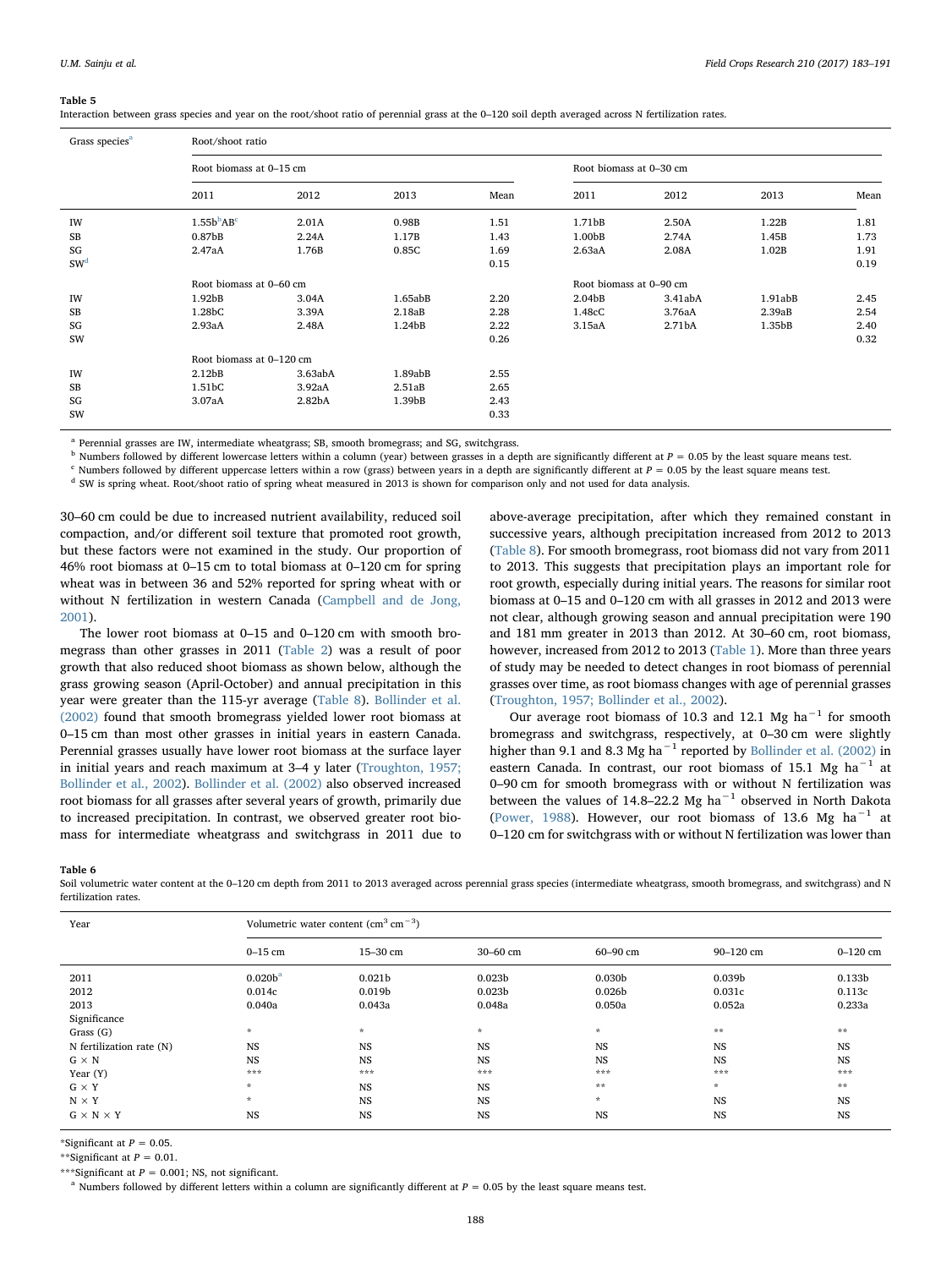<span id="page-6-0"></span>Interactions between perennial grass species, N fertilization rate, and year on soil volumetric water content at 0–15, 60–90, 90–120, and 0–120 cm depths.

| Grass species <sup>a</sup> | N fertilization rate<br>$(kg$ N ha <sup>-1</sup> ) | Volumetric water content (cm $cm^{-3}$ ) |        |                      |                     |        |                     |
|----------------------------|----------------------------------------------------|------------------------------------------|--------|----------------------|---------------------|--------|---------------------|
|                            |                                                    | $0-15$ cm                                |        |                      | 60-90 cm            |        |                     |
|                            |                                                    | 2011                                     | 2012   | 2013                 | 2011                | 2012   | 2013                |
| IW                         |                                                    | $0.015b^{b}B^{c}$                        | 0.014B | 0.037 <sub>b</sub> A | 0.027B              | 0.027B | 0.041 <sub>bA</sub> |
| <b>SB</b>                  |                                                    | 0.020 <sub>b</sub> B                     | 0.013C | 0.035 <sub>b</sub> A | 0.032B              | 0.023C | 0.045 <sub>bA</sub> |
| SG                         |                                                    | 0.027aB                                  | 0.014C | 0.049aA              | 0.033B              | 0.027B | 0.062aA             |
|                            |                                                    | 90-120 cm                                |        |                      | $0 - 120$ cm        |        |                     |
| IW                         |                                                    | 0.030 <sub>b</sub>                       | 0.031  | 0.039 <sub>b</sub>   | 0.108 <sub>bB</sub> | 0.115B | 0.193bA             |
| <b>SB</b>                  |                                                    | 0.035 <sub>bB</sub>                      | 0.029B | 0.048 <sub>bA</sub>  | 0.133 <sub>bB</sub> | 0.121B | 0.217abA            |
| SG                         |                                                    | 0.053aA                                  | 0.034B | 0.069aA              | 0.164aB             | 0.104C | 0.289aA             |
|                            |                                                    | $0-15$ cm                                |        |                      | 60-90 cm            |        |                     |
|                            | $\bf{0}$                                           | 0.019B                                   | 0.015B | 0.034 <sub>b</sub> A | 0.038aB             | 0.027C | 0.050abA            |
|                            | 28                                                 | 0.019B                                   | 0.014B | 0.048aA              | 0.032abAB           | 0.025B | 0.041 <sub>bA</sub> |
|                            | 56                                                 | 0.022B                                   | 0.013C | 0.036 <sub>b</sub> A | 0.027 <sub>bB</sub> | 0.027B | 0.050abA            |
|                            | 84                                                 | 0.021B                                   | 0.013C | 0.043aA              | 0.027 <sub>bB</sub> | 0.025B | 0.058aA             |

<span id="page-6-2"></span><sup>a</sup> Perennial grasses are IW, intermediate wheatgrass; SB, smooth bromegrass; and SG, switchgrass.

<span id="page-6-3"></span> $^{\text{b}}$  Numbers followed by different lowercase letters within a column (year) between grasses in a depth are significantly different at  $P = 0.05$  by the least square means test.

<span id="page-6-4"></span> $c$  Numbers followed by different uppercase letters within a row (grass or N fertilization rate) between years in a depth are significantly different at  $P = 0.05$  by the least square means test.

<span id="page-6-1"></span>

| Table 8                                                                      |  |  |
|------------------------------------------------------------------------------|--|--|
| Monthly total precipitation (mm) from 2011 to 2013 at the experimental site. |  |  |

| Month            | 2011           | 2012           | 2013           | 115-yr average |
|------------------|----------------|----------------|----------------|----------------|
| January          | $\overline{2}$ | $\Omega$       | $\overline{2}$ | 9              |
| February         | 4              | $\overline{2}$ | 1              | 5              |
| March            | 7              | 4              | 12             | 14             |
| April            | 35             | 27             | 9              | 22             |
| May              | 172            | 58             | 121            | 51             |
| June             | 71             | 82             | 121            | 71             |
| July             | 42             | 26             | 49             | 68             |
| August           | 25             | 12             | 73             | 34             |
| September        | 17             | 0              | 41             | 29             |
| October          | 16             | 46             | 9              | 22             |
| November         | $\overline{2}$ | 10             | 6              | 11             |
| December         | $\overline{4}$ | 3              | 9              | 10             |
| April-October    | 378            | 251            | 423            | 297            |
| January-December | 397            | 271            | 453            | 341            |

16–29 Mg ha−<sup>1</sup> at 0–100 cm reported by [Heggenstaller et al. \(2009\)](#page-8-16) in Iowa. Differences in soil and climatic conditions, management practices, depth of soil sampling, and age of grasses may have resulted in variations in root biomass of perennial grasses among regions and years of study. While our values for root biomass for smooth bromegrass were similar to identical soil (loam soil) and climatic conditions (annual precipitation 350–400 mm) in eastern Montana and central North Dakota, our values for greater root biomass for smooth bromegrass and switchgrass than those reported in eastern Canada could be a result of sandy loam soil that holds less water than loam soil in our study. In contrast, our values for lower root biomass for switchgrass than those reported in Iowa were probably due to reduced annual precipitation, as Iowa receives 515 mm more annual precipitation than eastern Montana.

Overall greater root biomass of intermediate wheatgrass at 0–120 cm ([Fig. 2](#page-3-1)) suggests that intermediate wheatgrass may perform well and provide more C inputs for soil C sequestration than other grasses under dryland conditions in the northern Great Plains, USA. Higher root biomass of intermediate wheatgrass than winter wheat  $to$  > 1 m depth has been reported [\(Lubofsky, 2016\)](#page-8-25). In our study, spring wheat had a total root biomass of 1.1 Mg ha<sup>-1</sup> at 0-120 cm compared with 13.6–16.4 Mg ha<sup> $-1$ </sup> for perennial grasses.

Differences in the growth of grasses among years may have resulted

in variations in shoot biomass yield among grass species ([Table 3](#page-4-0)). Although the growing season and annual precipitation were above the 115-yr average in 2011 and 2013 ([Table 8\)](#page-6-1), it is likely that intermediate wheatgrass established quickly soon after planting, resulting in higher shoot biomass than other grasses in 2011. Growth of intermediate wheatgrass may have declined in successive years, resulting in lower shoot biomass than switchgrass in 2013. The reverse was true for switchgrass which had lower shoot biomass in 2011, but had greater biomass than other grasses in successive years. In 2012, however, below-average precipitation resulted in decline of shoot biomass for all grasses [\(Tables 3 and 8](#page-4-0)). Our trend of shoot biomass with year for intermediate wheatgrass was in contrast to that reported by [Culman et al.](#page-8-15) [\(2013\)](#page-8-15) in Michigan, but intermediate wheatgrass outperformed switchgrass in shoot biomass yield in South Dakota [\(Lee et al., 2009\)](#page-8-26) and North Dakota ([Xue et al., 2011](#page-8-27)), a case similar to that observed in our study. It is possible that intermediate wheatgrass performs better in North Dakota and South Dakota due to lower precipitation than in Michigan. [Bollinder et al. \(2002\)](#page-8-6) reported that shoot biomass was higher with smooth bromegrass and lower with switchgrass than most other grasses in eastern Canada. Our shoot biomass yields of 3.3-10.4 Mg ha−<sup>1</sup> for intermediate wheatgrass was similar to or lower than 3.9–17.1 Mg ha−<sup>1</sup> observed in Michigan [\(Culman et al., 2013](#page-8-15)). Similarly, our shoot biomass yields of 3.5–7.9 Mg ha<sup>-1</sup> for smooth bromegrass and 4.1–9.3 Mg ha<sup> $-1$ </sup> for switchgrass were similar to or lower than 9.7–12.5 Mg ha<sup>-1</sup> for smooth bromegrass and 6.2–6.9 Mg ha<sup>-1</sup> for switchgrass reported by [Bollinder et al. \(2002\)](#page-8-6) in eastern Canada.

Below-average precipitation not only reduced shoot biomass at all N rates in 2012 than other years, but also resulted in non-significant response of shoot biomass with N rate in that year [\(Table 3,](#page-4-0) [Fig. 3](#page-4-1)), suggesting that adequate soil water content is needed to increase grass shoot biomass yield with increased N rates. Results suggest that shoot biomass may further increase with increased N rates during years with above-average precipitation. Several researchers ([Vogel et al., 2002;](#page-8-28) [Heggenstaller et al., 2009\)](#page-8-28) reported that maximum switchgrass shoot biomass yield reached at 120–140 kg N ha<sup>-1</sup> in Iowa and Nebraska, which had 2.5 and 2.2 times, respectively, more annual precipitation than in eastern Montana. [Power \(1988\)](#page-8-18) also observed increased shoot biomass yield with increased N rate for smooth bromegrass in North Dakota.

Roots appeared to grow more than shoots in switchgrass compared to other grasses in 2011 with above-average growing season precipitation, as root/shoot ratio was higher with this grass [\(Tables 2 and](#page-2-5)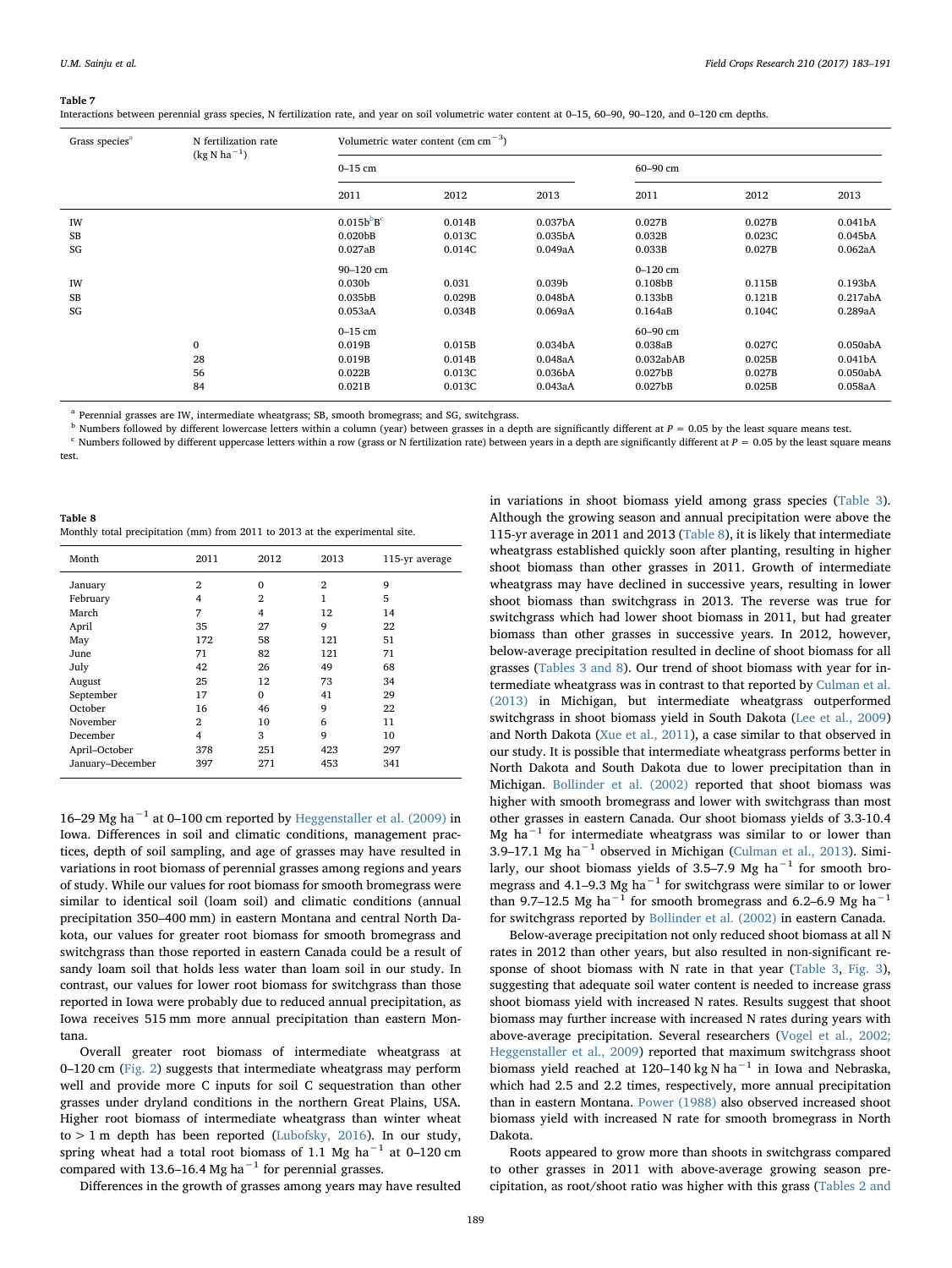[5](#page-2-5)). In successive years, however, more roots grew below 90 cm in smooth bromegrass ([Fig. 1](#page-3-0)), resulting in greater root/shoot ratios with this grass than switchgrass at 0–90 and 0–120 cm in 2012 and 2013, regardless of whether the growing season precipitation was below or above the average. This indicates that biomass allocation in above- and belowground components vary with grass species and years, with more allocation in below- than aboveground component with switchgrass in initial years, with the reverse trend occurring with smooth bromegrass in successive years. This is in contrast to that observed by [Bollinder](#page-8-6) [et al. \(2002\)](#page-8-6) in eastern Canada, who reported that the root/shoot ratio was not significantly different between switchgrass and smooth bromegrass, although switchgrass tended to have a higher ratio. As switchgrass is warm-season grass and smooth bromegrass cool-season grass, it may be possible that above- and belowground growth of switchgrass may differ in eastern Montana and eastern Canada due to differences in soil and climatic conditions. Both root and shoot of perennial grasses may grow in the same proportion in the sandy loam soil with annual precipitation of 442 mm, resulting in similar root/shoot ratios among perennial grasses in eastern Canada compared with different proportions in the loamy soil and 350 mm precipitation in eastern Montana. Nitrogen rate did not influence the root/shoot ratio of grasses, suggesting that both shoot and root grow equally with increased N rates. Similar results have been reported for switchgrass by [Heggenstaller et al. \(2009\)](#page-8-16) in Iowa, but the ratio decreased with increased N rates for smooth bromegrass in North Dakota ([Power, 1988](#page-8-18)).

Our root/shoot ratios of 1.00–2.74 for smooth bromegrass and 1.02–2.63 for switchgrass at 0–30 cm were greater than the ranges 0.52–1.16 and 0.76–1.72, respectively, observed for these grasses by [Bollinder et al. \(2002\)](#page-8-6) in eastern Canada. [Power \(1988\)](#page-8-18) reported root/ shoot ratios of 3.70–14.29 at 0–90 cm for smooth bromegrass with or without N fertilization in North Dakota, which were substantially greater than 1.48–3.76 observed in our study. [Heggenstaller et al.](#page-8-16) [\(2009\)](#page-8-16) found root/shoot ratios of 2.10–2.50 for switchgrass with or without N fertilization at 0–100 cm in Iowa which were within 1.39–3.07 at 0–120 cm found in our study. Root/shoot ratios of grasses differ among regions due to variability in soil and climatic conditions, age and growth of the plant, depth of soil sampling, management practices, and root separation methods [\(Bollinder et al., 2002](#page-8-6)). Our mean root/shoot ratios of 1.43–2.65 for perennial grasses at various soil depths were, however, 8.5-9.0 times greater than that observed for annual spring wheat (0.15–0.33) due to greater root than shoot biomass, a case similar to those reported by [Bollinder et al. \(1997, 2002\)](#page-8-8) and Campbell [and de Jong \(2001\).](#page-8-11)

The increased root/shoot ratio of intermediate wheatgrass and smooth bromegrass at all depths in 2012 than in 2011 and 2013 ([Table 5](#page-5-0)) shows that more biomass was allocated to roots than shoots during the year with below-average precipitation in these grasses. Although not significant, root biomass was greater, but shoot biomass was lower, with intermediate wheatgrass and smooth bromegrass than switchgrass in 2012 ([Tables 2 and 3](#page-2-5)). [Skinner and Comas \(2010\)](#page-8-14) found that the root/shoot ratio of grasses increased during water stress due to limited effect of the stress on root compared with shoot growth. [Skinner](#page-8-23) [\(2008\)](#page-8-23) reported that soil drying at the surface layer increased root growth at lower depths where soil water content was higher, but reduced shoot growth, thereby increasing root/shoot ratio of perennial grasses during drought conditions. This appeared to be true in the current study for intermediate wheatgrass and smooth bromegrass which had higher root biomass than switchgrass below 15 cm ([Fig. 1](#page-3-0)). It is likely that roots of cool-season grasses, such as intermediate wheatgrass and smooth bromegrass, compared with shoots grow earlier than warm-season grasses, such as switchgrass, thereby increasing the root/ shoot ratio at subsurface layers. This was certainly the case with intermediate wheatgrass and smooth bromegrass during the year with below-average precipitation (2012).

The lower soil water content at surface than subsurface layers was a result of greater acquisition of water by roots from upper soil layers

during grass growth. Roots proliferated by increasing water uptake near the surface layer [\(Fig. 1\)](#page-3-0). Soil water content increased with depth as root biomass decreased, likely due to reduced water uptake. Except during periods with abundant precipitation, most water from precipitation may not reach to subsurface layers due to uptake by roots at the surface layer, especially in semiarid regions. There was a significant negative correlation between root biomass and soil water content  $(r = -0.56, P = 0.03, n = 15)$ . While this supports a relationship between root biomass and water uptake, the moderate level of the correlation was probably because of the fact that only 10–30% of the total root system is actually engaged in water uptake [\(Robinson, 1991](#page-8-13)). Water may also be lost through evaporation, runoff, and leaching ([Pierret et al., 2007](#page-8-12)). Deep roots often appear during drought to extract water from deeper soil layers ([Skinner and Comas, 2010\)](#page-8-14). The lower root biomass in annual spring wheat was likely related to greater soil water content at all depths, a pattern not present in perennial grasses ([Fig. 1\)](#page-3-0).

The increased soil water content under switchgrass than other grasses at most soil depths in 2011 and 2013 [\(Table 7](#page-6-0)) indicates that switchgrass may not be as effective in extracting water from the soil as other grasses, probably because of decreased root biomass at lower soil depths. Although root biomass was similar between switchgrass and intermediate wheatgrass at 0–15 cm, root biomass was lower in switchgrass than intermediate wheatgrass and smooth bromegrass at 15–30, 30–60, and 60–90 cm layers [\(Fig. 1](#page-3-0)). Because switchgrass is a warm-season grass, it is likely that slower growth of roots in the spring may permit more water to accumulate in deeper soil layers, thereby increasing soil water content under switchgrass compared to other two cool-season grasses. Roots at deep layer can extract significant amounts of water, especially during drought ([Skinner, 2008; Skinner and Comas,](#page-8-23) [2010\)](#page-8-23). The greater soil water content in 2013 than other years ([Tables 6](#page-5-1) [and 7\)](#page-5-1) was due to higher precipitation [\(Table 8\)](#page-6-1).

As root biomass was not affected by N rates in our study, it was unclear why N rates had variable effect on soil water content at various depths. Shoot biomass yield increased with N rates in 2011 and 2013 ([Fig. 3](#page-4-1)), but there was no significant relationship between N rate and soil water content. It may be possible that heterogeneity in soil organic matter content, soil texture, and presence or absence of roots in the soil profile resulted in various soil water content at various depths.

## 5. Conclusions

Root biomass at various soil depths and shoot biomass of perennial grasses varied with grass species and years. Smooth bromegrass had lower root and shoot biomass than intermediate wheatgrass and switchgrass. The root/shoot ratio, however, was similar among grass species. Both root and shoot biomass responded well during years with above-average precipitation, but roots grew more than shoots during years with below-average precipitation, resulting in higher root/shoot ratio. Nitrogen fertilization increased shoot biomass, but had little effect on root biomass and the root/shoot ratio compared with no N fertilization. Root biomass decreased, but soil water content increased with increased depth. Switchgrass was less effective in removing soil water from the profile than intermediate wheatgrass and smooth bromegrass. Because of greater root biomass, intermediate wheatgrass can provide more C inputs for soil C sequestration than other grasses. Low root than shoot biomass substantially reduced the root/shoot ratio of annual spring wheat, likely related to soil water content. More than three years of study, however, may be needed to evaluate root and shoot biomass of perennial grasses with different N fertilization rates, as successive years' results indicated that switchgrass continued to outperform in shoot biomass compared with other cool-season grasses.

# Acknowledgements

We acknowledge the excellent support provided by Joy Barsotti,